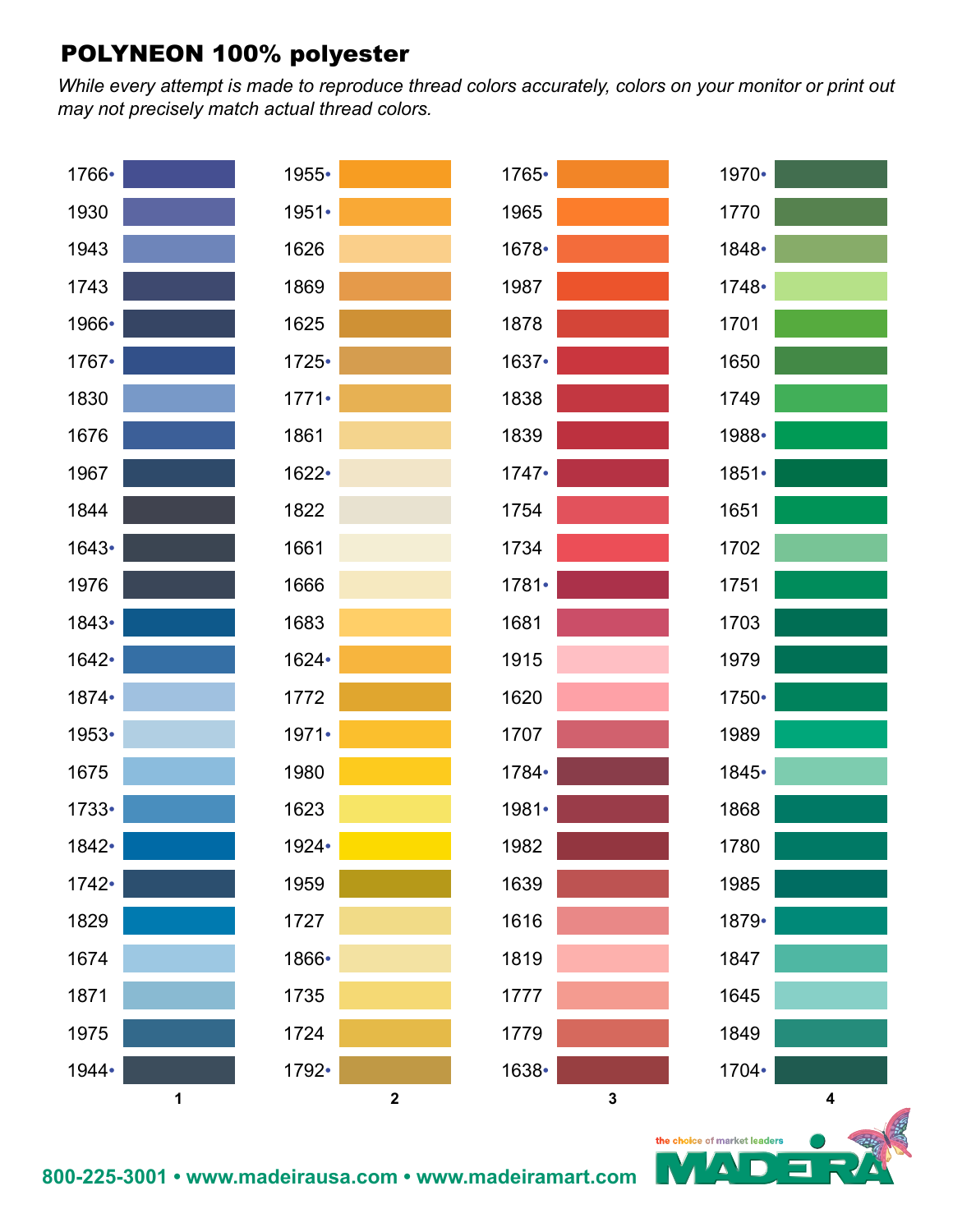*While every attempt is made to reproduce thread colors accurately, colors on your monitor or print out may not precisely match actual thread colors.*



Δ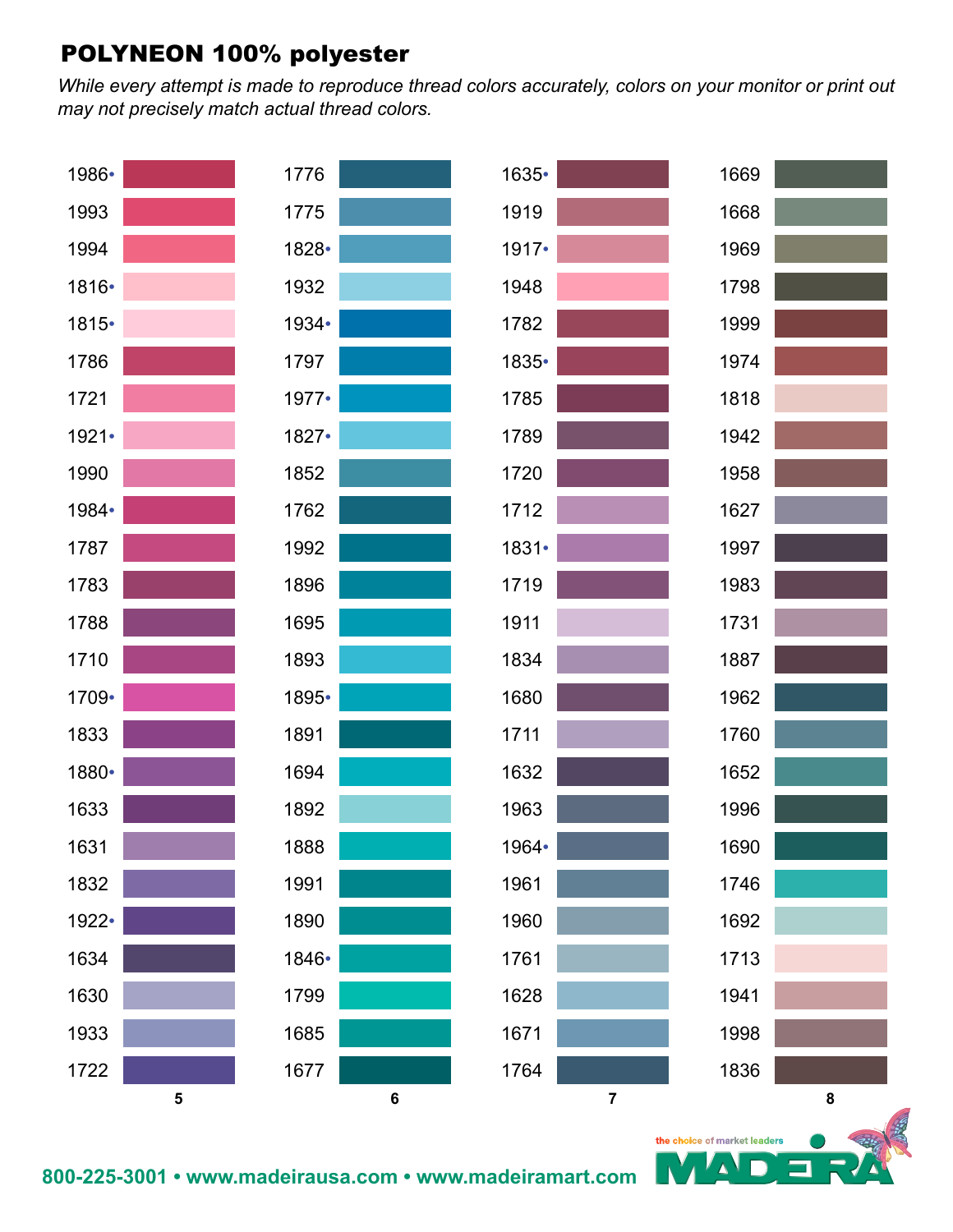*While every attempt is made to reproduce thread colors accurately, colors on your monitor or print out may not precisely match actual thread colors.*



 $\blacktriangle$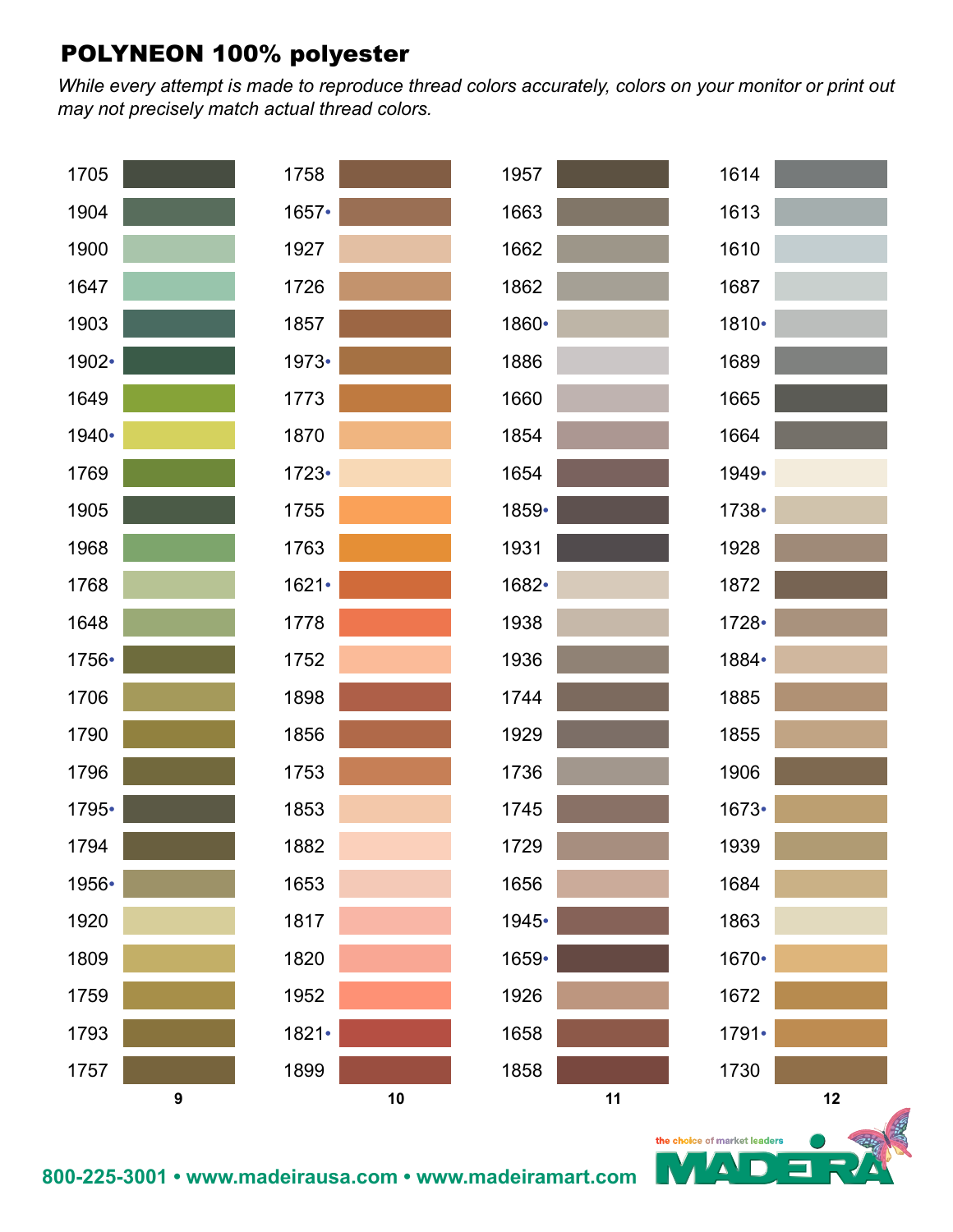*While every attempt is made to reproduce thread colors accurately, colors on your monitor or print out may not precisely match actual thread colors.*